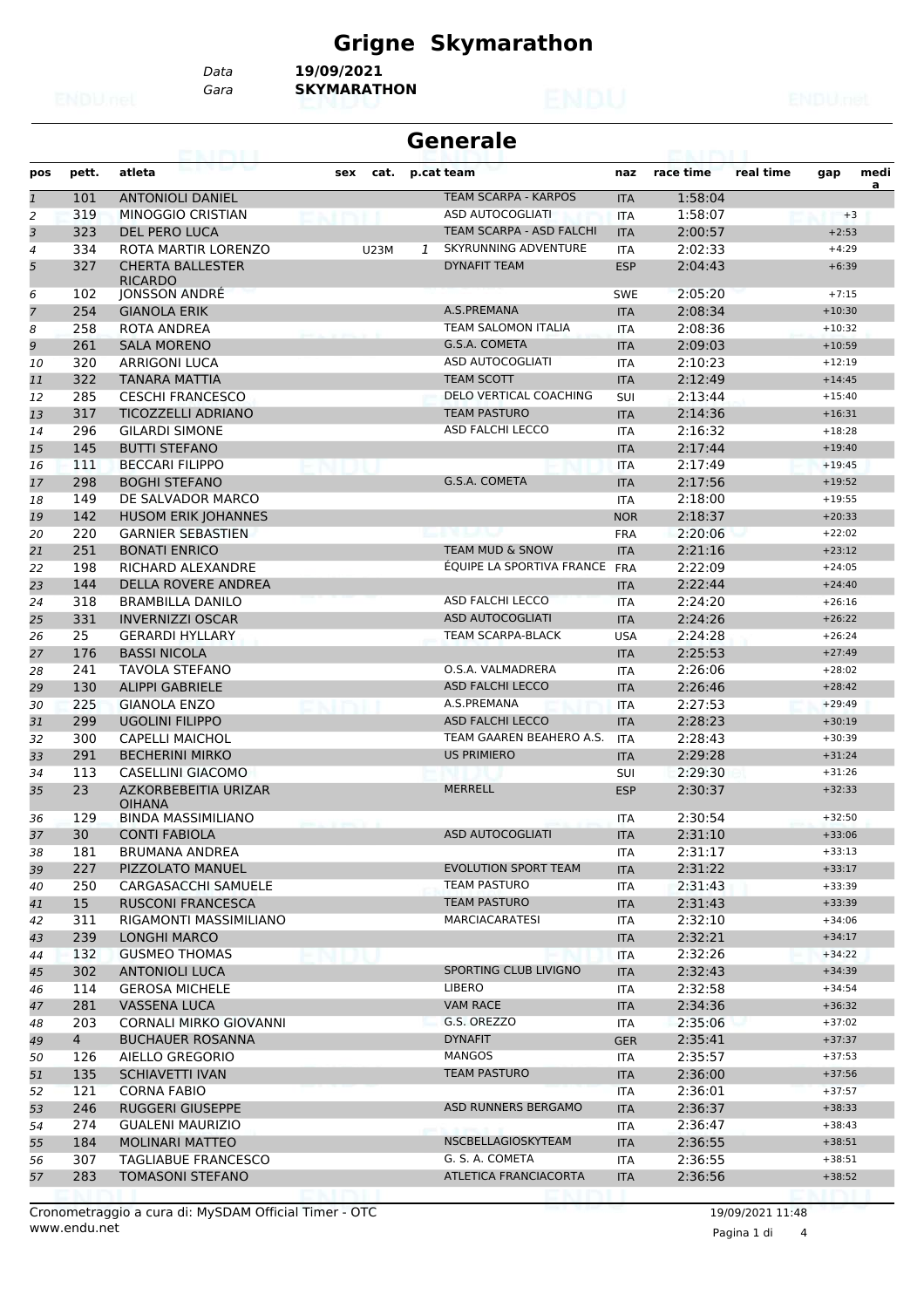## **Generale**

| pos | pett.      | atleta                                          | sex | cat. | p.cat team                 | naz                      | race time | real time | gap      | medi<br>a |
|-----|------------|-------------------------------------------------|-----|------|----------------------------|--------------------------|-----------|-----------|----------|-----------|
| 58  | 310        | <b>CARRARA FABIO</b>                            |     |      |                            | <b>ITA</b>               | 2:37:51   |           | $+39:47$ |           |
| 59  | 304        | <b>MEINERO SAMUELE</b>                          |     |      | VALMAREMOLATEAM            | <b>ITA</b>               | 2:38:03   |           | $+39:59$ |           |
| 60  | 183        | <b>BRAMBILLA DANILO</b>                         |     |      |                            | <b>ITA</b>               | 2:38:36   |           | $+40:32$ |           |
| 61  | 240        | <b>VERGOTTINI GIOVANNI</b>                      |     |      |                            | <b>ITA</b>               | 2:39:52   |           | $+41:48$ |           |
| 62  | 197        | <b>VALSECCHI MICHELE</b>                        |     |      | <b>ASD FALCHI LECCO</b>    | <b>ITA</b>               | 2:40:00   |           | $+41:56$ |           |
| 63  | 8          | <b>FLOWERS ERIKA</b>                            |     |      | THE NORTH FACE             | <b>USA</b>               | 2:41:17   |           | $+43:13$ |           |
| 64  | 123        | <b>RATTI EMANUELE</b>                           |     |      | <b>TEAM PASTURO</b>        | <b>ITA</b>               | 2:41:27   |           | $+43:23$ |           |
| 65  | 259        | POZZOLI ROBERTO                                 |     |      | <b>DREAM TEAM WORLD</b>    | <b>ITA</b>               | 2:42:29   |           | $+44:25$ |           |
| 66  | 303        | <b>FARINA MATTEO</b>                            |     |      | <b>LIBERO</b>              | <b>ITA</b>               | 2:42:32   |           | $+44:28$ |           |
| 67  | 314        | <b>LAMPO GABRIELE</b>                           |     |      | LA VETTA RUNNING           | <b>ITA</b>               | 2:43:08   |           | $+45:04$ |           |
| 68  | 140        | CASTELLANI NICCOLÒ                              |     |      |                            | <b>ITA</b>               | 2:43:13   |           | $+45:08$ |           |
| 69  | 265        | <b>TENDERINI CARLO</b>                          |     |      |                            | <b>ITA</b>               | 2:43:39   |           | $+45:35$ |           |
| 70  | 215        | <b>PUNGITORE DENNY</b>                          |     |      |                            | <b>ITA</b>               | 2:43:44   |           | $+45:40$ |           |
| 71  | 224        | PRANDI CRISTIAN                                 |     |      | <b>EROCK TEAM</b>          | <b>ITA</b>               | 2:44:06   |           | $+46:02$ |           |
| 72  | 195        | <b>FRIGERIO MARCO ERNESTO</b>                   |     |      | <b>LIBERO</b>              | <b>ITA</b>               | 2:44:27   |           | $+46:23$ |           |
| 73  | 276        | VIGANÓ ANDREA                                   |     |      | <b>AMATORI LECCO</b>       | <b>ITA</b>               | 2:44:46   |           | $+46:42$ |           |
| 74  | 204        | <b>BONETTI SIMONE</b>                           |     |      | <b>TEAM VALTELLINA ASD</b> | <b>ITA</b>               | 2:44:50   |           | $+46:46$ |           |
| 75  | 136        | CAVIGLIA LUCA                                   |     |      | TEAM MARTÃ-N 10ZEROUNO     | <b>ITA</b>               | 2:45:10   |           | $+47:06$ |           |
| 76  | 160        | <b>CUSINI JOHN</b>                              |     |      |                            | <b>ITA</b>               | 2:45:21   |           | $+47:17$ |           |
| 77  | 232        | PIANI ALESSANDRO                                |     |      | POL. ALBOSAGGIA            | <b>ITA</b>               | 2:45:39   |           | $+47:35$ |           |
| 78  | 146        | <b>MORNATA MATTEO</b>                           |     |      |                            | <b>ITA</b>               | 2:45:41   |           | $+47:36$ |           |
| 79  | 175        | LUCCHINETTI MANUEL                              |     |      |                            | <b>ITA</b>               | 2:45:42   |           | $+47:38$ |           |
| 80  | 18         | MORASCHINELLI LUCIA                             |     |      | <b>GP TALAMONA</b>         | <b>ITA</b>               | 2:45:44   |           | $+47:40$ |           |
| 81  | 138        | PIU' LAZZARO                                    |     |      | <b>TEAM PASTURO</b>        | <b>ITA</b>               | 2:45:51   |           | $+47:47$ |           |
| 82  | 177        | <b>CHIESA MIRKO</b>                             |     |      |                            | <b>ITA</b>               | 2:46:04   |           | $+48:00$ |           |
| 83  | 150        | STOJKOSKI ALEKSANDAR                            |     |      |                            | <b>MKD</b>               | 2:46:05   |           | $+48:01$ |           |
| 84  | 172        | <b>ALBRIGHI EDOARDO</b>                         |     |      |                            | <b>ITA</b>               | 2:46:40   |           | $+48:35$ |           |
| 85  | 179        | ALESSANDRO GEORGE<br>PEDRAZZOLI VITTORIO        |     |      |                            | <b>ITA</b>               | 2:46:41   |           | $+48:37$ |           |
| 86  | 151        | PIROVANO PAOLO                                  |     |      |                            | <b>ITA</b>               | 2:47:03   |           | $+48:59$ |           |
| 87  | 162        | <b>NAVA FABIO</b>                               |     |      |                            | ITA                      | 2:47:40   |           | $+49:36$ |           |
| 88  | 21         | <b>LANGE LEAH</b>                               |     |      |                            | <b>USA</b>               | 2:48:15   |           | $+50:11$ |           |
| 89  | 288        | <b>BERETTA PAOLO</b>                            |     |      | <b>DIPO VIMERCATESE</b>    | <b>ITA</b>               | 2:48:37   |           | $+50:33$ |           |
| 90  | 190        | TACCAGNI DANIELE PAOLO                          |     |      | <b>ATLETICA ALTO LARIO</b> | <b>ITA</b>               | 2:48:43   |           | $+50:39$ |           |
| 91  | 325        | <b>FAZZINI OTTAVIO</b>                          |     |      | <b>AS PREMANA</b>          | <b>ITA</b>               | 2:48:48   |           | $+50:44$ |           |
| 92  | 312        | <b>GNUFFI FABRIZIO</b>                          |     |      | <b>SSD TREMALZO</b>        | <b>ITA</b>               | 2:49:15   |           | $+51:11$ |           |
| 93  | 292        | <b>MAINETTI ERNESTO</b>                         |     |      | O.S.A. VALMADRERA          | <b>ITA</b>               | 2:49:18   |           | $+51:14$ |           |
| 94  | 5          | PEDRONI CECILIA                                 |     |      | <b>ASD AUTOCOGLIATI</b>    | <b>ITA</b>               | 2:49:26   |           | $+51:22$ |           |
| 95  | 235        | <b>INVERNIZZI FRANCO</b>                        |     |      | <b>TEAM PASTURO</b>        | <b>ITA</b>               | 2:50:09   |           | $+52:05$ |           |
|     | 289        | MUSETTI ANTONIO                                 |     |      | <b>LIBERO</b>              |                          | 2:50:15   |           | $+52:11$ |           |
| 96  | 210        | <b>FIORETTA SERGIO</b>                          |     |      | O.S.A. VALMADRERA          | ITA.                     | 2:50:15   |           | $+52:11$ |           |
| 97  | 166        | <b>MOLINARI MARIO</b>                           |     |      |                            | ITA                      | 2:50:19   |           | $+52:15$ |           |
| 98  | 253        | <b>ALEGI ORESTE</b>                             |     |      | <b>3LIFE ASD</b>           | <b>ITA</b><br>ITA        | 2:50:31   |           | $+52:27$ |           |
| 99  |            |                                                 |     |      | ALPAGO TORNADO RUN         |                          | 2:50:45   |           | $+52:41$ |           |
| 100 | 278<br>223 | <b>TONELLO CARLO</b><br><b>TURBA MARCO</b>      |     |      | NSC BELLAGIOSKYTEAM        | <b>ITA</b><br><b>ITA</b> | 2:51:32   |           | $+53:27$ |           |
| 101 | 124        | PANZERI NICOLA                                  |     |      |                            |                          |           |           | $+54:03$ |           |
| 102 | 154        |                                                 |     |      |                            | <b>ITA</b>               | 2:52:08   |           | $+54:15$ |           |
| 103 |            | <b>FESTI NICOLA</b><br><b>BRUSADELLI FELICE</b> |     |      | O.S.A. VALMADRERA          | <b>ITA</b>               | 2:52:19   |           |          |           |
| 104 | 309        |                                                 |     |      | <b>TEAM MUD &amp; SNOW</b> | <b>ITA</b>               | 2:52:43   |           | $+54:39$ |           |
| 105 | 159        | SIGHINOLFI GABRIELE                             |     |      |                            | ITA                      | 2:53:56   |           | $+55:52$ |           |
| 106 | 231        | <b>MAGGI MATTEO</b>                             |     |      | <b>RUNCARD</b>             | <b>ITA</b>               | 2:54:05   |           | $+56:00$ |           |
| 107 | 192        | CODAZZI ELIA                                    |     |      |                            | ITA                      | 2:54:47   |           | $+56:43$ |           |
| 108 | 185        | RONCORONI LUCA                                  |     |      |                            | <b>ITA</b>               | 2:55:08   |           | $+57:04$ |           |
| 109 | 128        | <b>MANES ANDREA</b>                             |     |      | LIBERO                     | ITA                      | 2:55:34   |           | $+57:30$ |           |
| 110 | 119        | REDAELLI MATTEO                                 |     |      |                            | <b>ITA</b>               | 2:55:41   |           | $+57:36$ |           |
| 111 | 269        | CACCIA ANDREA                                   |     |      | 13. U V                    | ITA                      | 2:56:03   |           | $+57:59$ |           |
| 112 | 152        | RIVA ILDEFONSO                                  |     |      |                            | <b>ITA</b>               | 2:56:27   |           | $+58:23$ |           |
| 113 | 155        | SABATINI FRANCESCO                              |     |      | LIBERO                     | ITA                      | 2:56:30   |           | $+58:26$ |           |
| 114 | 264        | <b>MAURI GIORGIO</b>                            |     |      | <b>CANTO DI CORSA</b>      | <b>ITA</b>               | 2:56:41   |           | $+58:37$ |           |
| 115 | 245        | REGAZZONI DAVIDE                                |     |      |                            | <b>ITA</b>               | 2:56:42   |           | $+58:38$ |           |
| 116 | 216        | <b>MATVEEV NIKITA</b>                           |     |      | YABEGU                     | <b>RUS</b>               | 2:56:43   |           | $+58:39$ |           |
| 117 | 31         | <b>BENEDETTI DEBORA</b>                         |     |      | <b>TEAM PASTURO</b>        | ITA                      | 2:56:48   |           | $+58:44$ |           |
| 118 | 193        | <b>CASTIGLIONI ALBERTO</b>                      |     |      | <b>INSUBRIA SKY TEAM</b>   | <b>ITA</b>               | 2:57:00   |           | $+58:56$ |           |
| 119 | 131        | PAPIS ALESSANDRO                                |     |      | LIBERO                     | <b>ITA</b>               | 2:57:12   |           | $+59:08$ |           |
| 120 | 189        | PUSTERLA PAOLO                                  |     |      |                            | <b>ITA</b>               | 2:57:18   |           | $+59:14$ |           |
|     |            |                                                 |     |      |                            |                          |           |           |          |           |

Pagina 2 di 4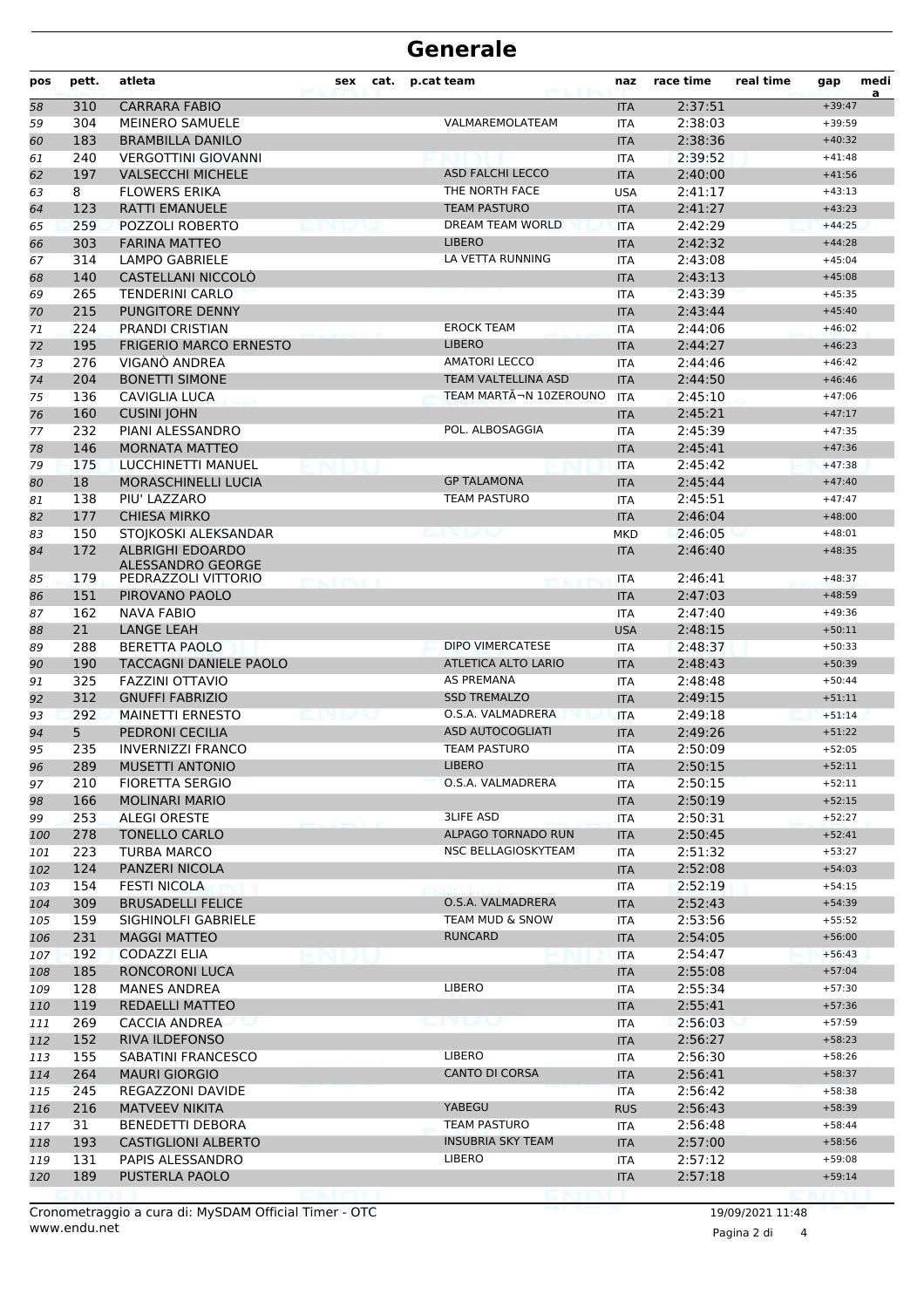## **Generale**

| pos        | pett.              | atleta                                                                 | sex | cat. | p.cat team                                   | naz                      | race time          | real time | gap                      | medi<br>a |
|------------|--------------------|------------------------------------------------------------------------|-----|------|----------------------------------------------|--------------------------|--------------------|-----------|--------------------------|-----------|
| 121        | 279                | <b>LOMBARDINI LUCA</b>                                                 |     |      | <b>OSA VALMADRERA</b>                        | <b>ITA</b>               | 2:57:21            |           | $+59:17$                 |           |
| 122        | 244                | CORIZZATO MATTEO                                                       |     |      | <b>LIBERO</b>                                | <b>ITA</b>               | 2:57:28            |           | $+59:24$                 |           |
| 123        | 194                | PANZERI LUCA                                                           |     |      | <b>TEAM PASTURO</b>                          | <b>ITA</b>               | 2:58:22            |           | $+1:00:18$               |           |
| 124        | 115                | ROGGERO LUCA                                                           |     |      |                                              | <b>ITA</b>               | 2:58:23            |           | $+1:00:19$               |           |
| 125        | 214                | <b>BETTIGA SEBASTIAN</b>                                               |     |      | <b>RUNNERS COLICO</b>                        | <b>ITA</b>               | 2:58:28            |           | $+1:00:24$               |           |
| 126        | 169                | <b>MASCIADRI ROBERTO</b>                                               |     |      | O.S.A. VALMADRERA                            | <b>ITA</b>               | 2:58:52            |           | $+1:00:48$               |           |
| 127        | 20                 | <b>NESHCHERET NATALIA</b>                                              |     |      | <b>INOV-8 TEAM RUSSIA</b>                    | <b>RUS</b>               | 2:58:53            |           | $+1:00:49$               |           |
| 128        | 272<br>$7^{\circ}$ | <b>CORTESI NICOLA</b>                                                  |     |      | <b>EROCK TEAM</b>                            | <b>ITA</b>               | 2:59:15            |           | $+1:01:11$               |           |
| 129        | 165                | UUSITALO RUUT<br><b>ZANONI MATTEO</b>                                  |     |      | <b>SISPORT</b>                               | <b>FIN</b><br><b>ITA</b> | 2:59:26<br>2:59:59 |           | $+1:01:22$<br>$+1:01:55$ |           |
| 130<br>131 | 26                 | <b>VICARI CONSUELO</b>                                                 |     |      | <b>ASD AUTOCOGLIATI</b>                      | <b>ITA</b>               | 3:00:15            |           | $+1:02:11$               |           |
| 132        | 217                | <b>BONANSEA ENRICO MARIA</b>                                           |     |      |                                              | <b>ITA</b>               | 3:00:28            |           | $+1:02:24$               |           |
| 133        | 321                | <b>ALIPRANDI DARIO</b>                                                 |     |      | <b>TEAM PASTURO</b>                          | <b>ITA</b>               | 3:00:37            |           | $+1:02:32$               |           |
| 134        | 141                | <b>BARONE ANTONINO</b>                                                 |     |      |                                              | <b>ITA</b>               | 3:01:09            |           | $+1:03:05$               |           |
| 135        | 237                | <b>COGLIATI CRISTIAN</b>                                               |     |      |                                              | <b>ITA</b>               | 3:01:55            |           | $+1:03:51$               |           |
| 136        | 286                | BELLINGARDI                                                            |     |      | CARVICOSKYRUNNING ASD                        | <b>ITA</b>               | 3:02:11            |           | $+1:04:07$               |           |
|            |                    | MASSIMILIANO                                                           |     |      |                                              |                          |                    |           |                          |           |
| 137        | 333                | PANZERI MARIO LUCIANO                                                  |     |      | <b>TEAM PASTURO</b>                          | <b>ITA</b>               | 3:03:07            |           | $+1:05:03$               |           |
| 138        | 219                | REDAELLI MANUELE                                                       |     |      | O.S.A. VALMADRERA                            | <b>ITA</b>               | 3:03:08            |           | $+1:05:04$               |           |
| 139        | 117                | <b>DEDEI DARIO</b>                                                     |     |      |                                              | <b>ITA</b>               | 3:03:09            |           | $+1:05:05$               |           |
| 140        | 326                | <b>FAZZINI MIRKO</b>                                                   |     |      | <b>AS PREMANA</b>                            | ITA                      | 3:03:56            |           | $+1:05:51$               |           |
| 141        | 13                 | <b>VASILICA NASTRUT</b>                                                |     |      | <b>TEAM PASTURO</b>                          | <b>ROM</b>               | 3:04:16            |           | $+1:06:12$               |           |
| 142        | 211                | <b>COLOMBO MASSIMO</b>                                                 |     |      | <b>S.E.V VALMADRERA</b><br><b>GER RANCIO</b> | <b>ITA</b>               | 3:04:20            |           | $+1:06:16$               |           |
| 143        | 268                | <b>BRUNO SAVERIO</b><br>COLOMBO LORENZO                                |     |      |                                              | <b>ITA</b>               | 3:05:08            |           | $+1:07:04$               |           |
| 144        | 234                |                                                                        |     |      | ATL. FRI.MA.S<br>K-TEAM G.E.F.O              | <b>ITA</b>               | 3:06:42            |           | $+1:08:38$               |           |
| 145        | 28<br>230          | <b>GILARDI SILVIA</b><br><b>SHOSHAN YANIV</b>                          |     |      | PARDO RUN CLUB                               | <b>ITA</b>               | 3:06:46            |           | $+1:08:42$<br>$+1:08:48$ |           |
| 146<br>147 | 170                | TOGNELLA PAOLO                                                         |     |      |                                              | <b>ISR</b><br><b>ITA</b> | 3:06:52<br>3:06:58 |           | $+1:08:54$               |           |
| 148        | 213                | <b>SCHIAVETTI MARCO</b>                                                |     |      | <b>TEAM PASTURO</b>                          | <b>ITA</b>               | 3:09:08            |           | $+1:11:03$               |           |
| 149        | 120                | <b>CERVETTO ANDREA</b>                                                 |     |      |                                              | <b>ITA</b>               | 3:10:16            |           | $+1:12:12$               |           |
| 150        | 32                 | <b>AMATO SABRINA</b>                                                   |     |      | 3LIFE                                        | <b>ITA</b>               | 3:10:21            |           | $+1:12:17$               |           |
| 151        | 262                | SGOTTO DIEGO                                                           |     |      | <b>CANTO DI CORSA</b>                        | <b>ITA</b>               | 3:11:13            |           | $+1:13:09$               |           |
| 152        | 29                 | PIGANZOLI SERENA                                                       |     |      |                                              | <b>ITA</b>               | 3:11:35            |           | $+1:13:31$               |           |
| 153        | 263                | <b>VENINI ROMANO</b>                                                   |     |      | O.S.A. VALMADRERA                            | <b>ITA</b>               | 3:11:49            |           | $+1:13:45$               |           |
| 154        | 12                 | MLADENOVA SILVIYA                                                      |     |      | <b>JULISTAN</b>                              | <b>BUL</b>               | 3:11:51            |           | $+1:13:47$               |           |
| 155        | 11                 | <b>MANZOLI EMANUELA</b>                                                |     |      | <b>AUTOCOGLIATIRUN</b>                       | <b>ITA</b>               | 3:12:25            |           | $+1:14:21$               |           |
| 156        | 112                | <b>HERCEGFI TIMO</b>                                                   |     |      |                                              | <b>GER</b>               | 3:12:25            |           | $+1:14:21$               |           |
| 157        | 10                 | <b>LABRUYERE STEPHANIE</b>                                             |     |      | ATLETICA ALTO LARIO                          | <b>FRA</b>               | 3:12:38            |           | $+1:14:34$               |           |
| 158        | 207                | <b>FIORELLI DIEGO</b>                                                  |     |      |                                              | <b>ITA</b>               | 3:14:03            |           | $+1:15:59$               |           |
| 159        | 182                | <b>MAURI CESARE</b>                                                    |     |      |                                              | <b>ITA</b>               | 3:14:13            |           | $+1:16:09$               |           |
| 160        | 158                | DOSSENA PAOLO                                                          |     |      | <b>ALTITUDE RACE</b>                         | ITA                      | 3:14:22            |           | $+1:16:18$               |           |
| 161        | 180                | PORRO PIER CARLO                                                       |     |      |                                              | <b>ITA</b>               | 3:15:17            |           | $+1:17:13$               |           |
| 162        | 229                | GATTI PAOLO                                                            |     |      |                                              | ITA                      | 3:15:25            |           | $+1:17:21$               |           |
| 163        | 330                | <b>COLOMBO MATTIA</b>                                                  |     |      |                                              | <b>ITA</b>               | 3:15:36            |           | $+1:17:32$               |           |
| 164        | 163                | ROTA GIOVANNI                                                          |     |      |                                              | ITA                      | 3:16:15            |           | $+1:18:11$               |           |
| 165        | 127                | <b>BERTACCHI ANDREA</b>                                                |     |      |                                              | <b>ITA</b>               | 3:18:26            |           | $+1:20:22$               |           |
| 166        | 137                | <b>FALK JOHANNES</b>                                                   |     |      |                                              | <b>GER</b>               | 3:21:10            |           | $+1:23:06$               |           |
| 167        | 122                | <b>BIFFI GIAN PAOLO</b>                                                |     |      | MUGELLO OUTDOOR                              | <b>ITA</b>               | 3:21:56            |           | $+1:23:52$               |           |
| 168        | 201                | <b>COLLINI ISACCO</b><br><b>SERRA ANDREA</b>                           |     |      | <b>U.S. LA SPORTIVA</b>                      | ITA                      | 3:22:42            |           | $+1:24:38$<br>$+1:24:50$ |           |
| 169<br>170 | 125<br>260         | <b>DONDI MICHELE</b>                                                   |     |      |                                              | <b>ITA</b><br>ITA        | 3:22:54<br>3:23:12 |           | $+1:25:08$               |           |
| 171        | 295                | REFOLO UMBERTO                                                         |     |      | CARVICOSKYRUNNING                            | <b>ITA</b>               | 3:25:58            |           | $+1:27:54$               |           |
| 172        | 199                | <b>BUTTI RENATO</b>                                                    |     |      | O.S.A. VALMADRERA                            | ITA                      | 3:26:45            |           | $+1:28:41$               |           |
| 173        | 290                | PIROVANO SILVIO                                                        |     |      | OTC COMO                                     | <b>ITA</b>               | 3:30:01            |           | $+1:31:57$               |           |
| 174        | 252                | PROVERBIO MAURO                                                        |     |      |                                              | ITA                      | 3:30:01            |           | $+1:31:57$               |           |
| 175        | 208                | <b>CASATI ALBERTO</b>                                                  |     |      |                                              | <b>ITA</b>               | 3:32:34            |           | $+1:34:30$               |           |
| 176        | 315                | ARCANI DAVIDE                                                          |     |      | <b>G S BOGNANCO</b>                          | ITA                      | 3:32:45            |           | $+1:34:41$               |           |
| 177        | 275                | MEZZACAPO ANTONIO                                                      |     |      |                                              | <b>ITA</b>               | 3:34:33            |           | $+1:36:29$               |           |
| 178        | 293                | PROFILI PAOLO                                                          |     |      | ASD TRAIL ADVENTURE                          | ITA                      | 3:34:42            |           | $+1:36:38$               |           |
| 179        | 329                | <b>BERETTA ROBERTO</b>                                                 |     |      | <b>TEAM HOKA</b>                             | <b>ITA</b>               | 3:35:33            |           | $+1:37:29$               |           |
| 180        | 22                 | <b>MARCON SILVIA</b>                                                   |     |      | G.S.A. COMETA                                | ITA                      | 3:35:36            |           | $+1:37:32$               |           |
| 181        | 6                  | <b>MIRCHESKA MERI</b>                                                  |     |      |                                              | <b>MKD</b>               | 3:35:58            |           | $+1:37:54$               |           |
| 182        | 305                | PAROLINI ALESSANDRO                                                    |     |      |                                              | ITA                      | 3:36:42            |           | $+1:38:38$               |           |
|            |                    | ERNESTO                                                                |     |      |                                              |                          |                    |           |                          |           |
| 183        | 257                | <b>GREGORI JACOPO</b><br>$\sim$ augusti, M.C.D.AM Official Timess, OTC |     |      |                                              | <b>ITA</b>               | 3:36:46            |           | $+1:38:42$               |           |

www.endu.net Cronometraggio a cura di: MySDAM Official Timer - OTC 19/09/2021 11:48

Pagina 3 di 4